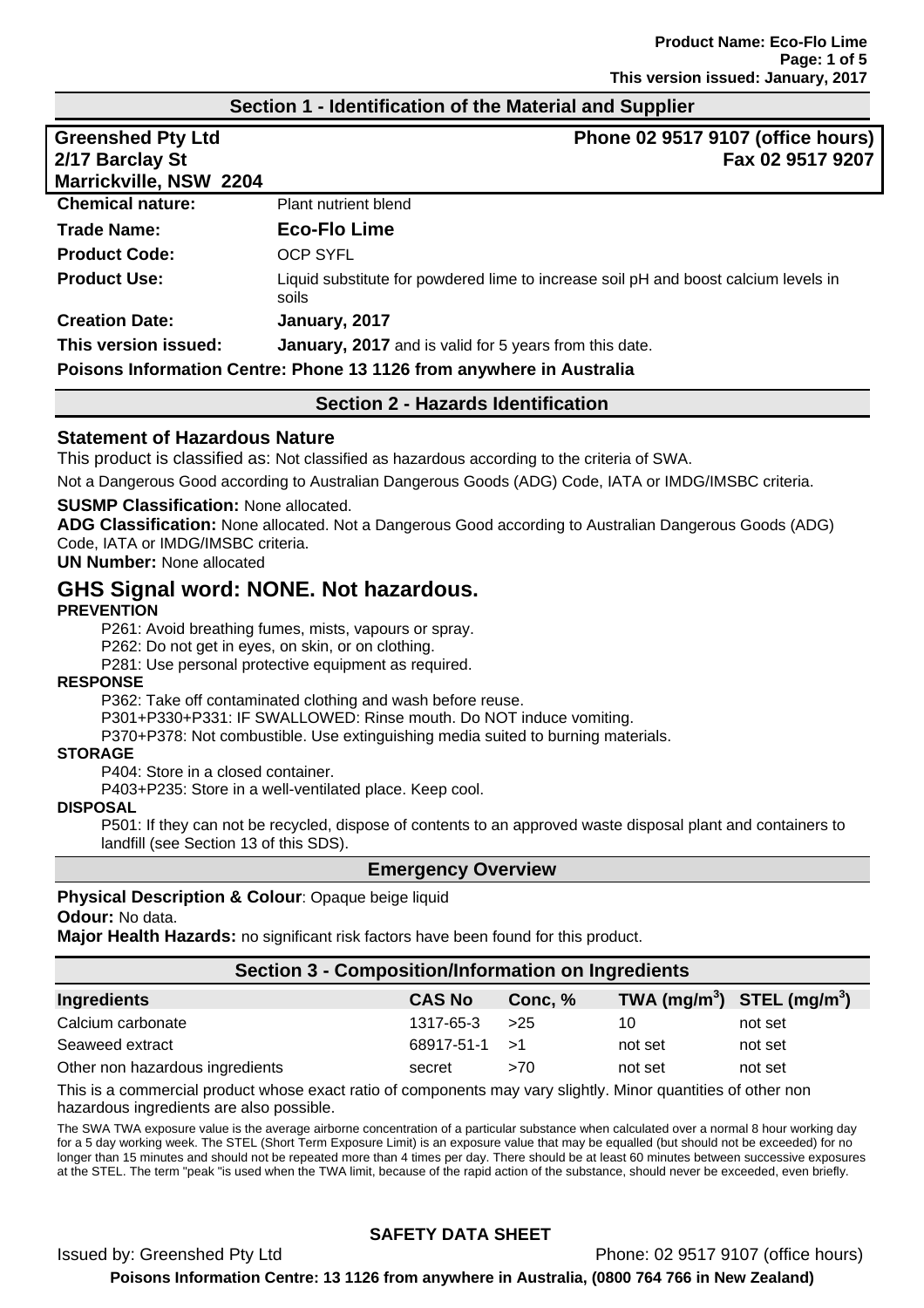# **Section 4 - First Aid Measures**

# **General Information:**

You should call The Poisons Information Centre if you feel that you may have been poisoned, burned or irritated by this product. The number is 13 1126 from anywhere in Australia (0800 764 766 in New Zealand) and is available at all times. Have this SDS with you when you call.

**Inhalation:** No first aid measures normally required. However, if inhalation has occurred, and irritation has developed, remove to fresh air and observe until recovered. If irritation becomes painful or persists more than about 30 minutes, seek medical advice.

**Skin Contact:** Irritation is unlikely. However, if irritation does occur, flush with lukewarm, gently flowing water for 5 minutes or until chemical is removed.

**Eye Contact:** No effects expected. If irritation does occur, flush contaminated eye(s) with lukewarm, gently flowing water for 5 minutes or until the product is removed. Obtain medical advice if irritation becomes painful or lasts more than a few minutes. Take special care if exposed person is wearing contact lenses.

**Ingestion:** If product is swallowed or gets in mouth, do NOT induce vomiting; wash mouth with water and give some water to drink. If symptoms develop, or if in doubt contact a Poisons Information Centre or a doctor.

# **Section 5 - Fire Fighting Measures**

**Fire and Explosion Hazards**: The major hazard in fires is usually inhalation of heated and toxic or oxygen deficient (or both), fire gases. There is no risk of an explosion from this product under normal circumstances if it is involved in a fire.

Fire decomposition products from this product may be toxic if inhaled. Take appropriate protective measures.

**Extinguishing Media:** Not combustible. Use extinguishing media suited to burning materials. **Fighting:** If a significant quantity of this product is involved in a fire

|                                  | .<br>- -                                                                                                      |
|----------------------------------|---------------------------------------------------------------------------------------------------------------|
|                                  |                                                                                                               |
| <b>Flammability Class:</b>       | No data.                                                                                                      |
| <b>Autoignition temperature:</b> | No data.                                                                                                      |
| <b>Lower Flammability Limit:</b> | No data.                                                                                                      |
|                                  |                                                                                                               |
| <b>Upper Flammability Limit:</b> | No data.                                                                                                      |
| Flash point:                     | Not flammable.                                                                                                |
|                                  | <b>Fire Fighting:</b> If a significant quantity of this product is involved in a fire, call the fire prigade. |

## **Section 6 - Accidental Release Measures**

**Accidental release:** Minor spills do not normally need any special cleanup measures. In the event of a major spill, prevent spillage from entering drains or water courses. As a minimum, wear overalls, goggles and gloves. No special recommendations for clothing materials. Eye/face protective equipment should comprise, as a minimum, protective glasses and, preferably, goggles. If there is a significant chance that vapours or mists are likely to build up in the cleanup area, we recommend that you use a respirator. Usually, no respirator is necessary when using this product. However, if you have any doubts consult the Australian Standard mentioned below (section 8). Otherwise, not normally necessary.

Stop leak if safe to do so, and contain spill. Absorb onto sand, vermiculite or other suitable absorbent material. If spill is too large or if absorbent material is not available, try to create a dike to stop material spreading or going into drains or waterways. Sweep up and shovel or collect recoverable product into labelled containers for recycling or salvage, and dispose of promptly. Recycle containers wherever possible after careful cleaning. After spills, wash area preventing runoff from entering drains. If a significant quantity of material enters drains, advise emergency services. This material may be suitable for approved landfill. Ensure legality of disposal by consulting regulations prior to disposal. Thoroughly launder protective clothing before storage or re-use. Advise laundry of nature of contamination when sending contaminated clothing to laundry.

# **Section 7 - Handling and Storage**

**Handling:** Keep exposure to this product to a minimum, and minimise the quantities kept in work areas. Check Section 8 of this SDS for details of personal protective measures, and make sure that those measures are followed. The measures detailed below under "Storage" should be followed during handling in order to minimise risks to persons using the product in the workplace.

**Storage:** Store packages of this product in a cool place. Make sure that containers of this product are kept tightly closed. Keep containers of this product in a well ventilated area. Some liquid preparations settle or separate on standing and may require stirring before use. Check packaging - there may be further storage instructions on the label.

Issued by: Greenshed Pty Ltd Phone: 02 9517 9107 (office hours)

**Poisons Information Centre: 13 1126 from anywhere in Australia, (0800 764 766 in New Zealand)**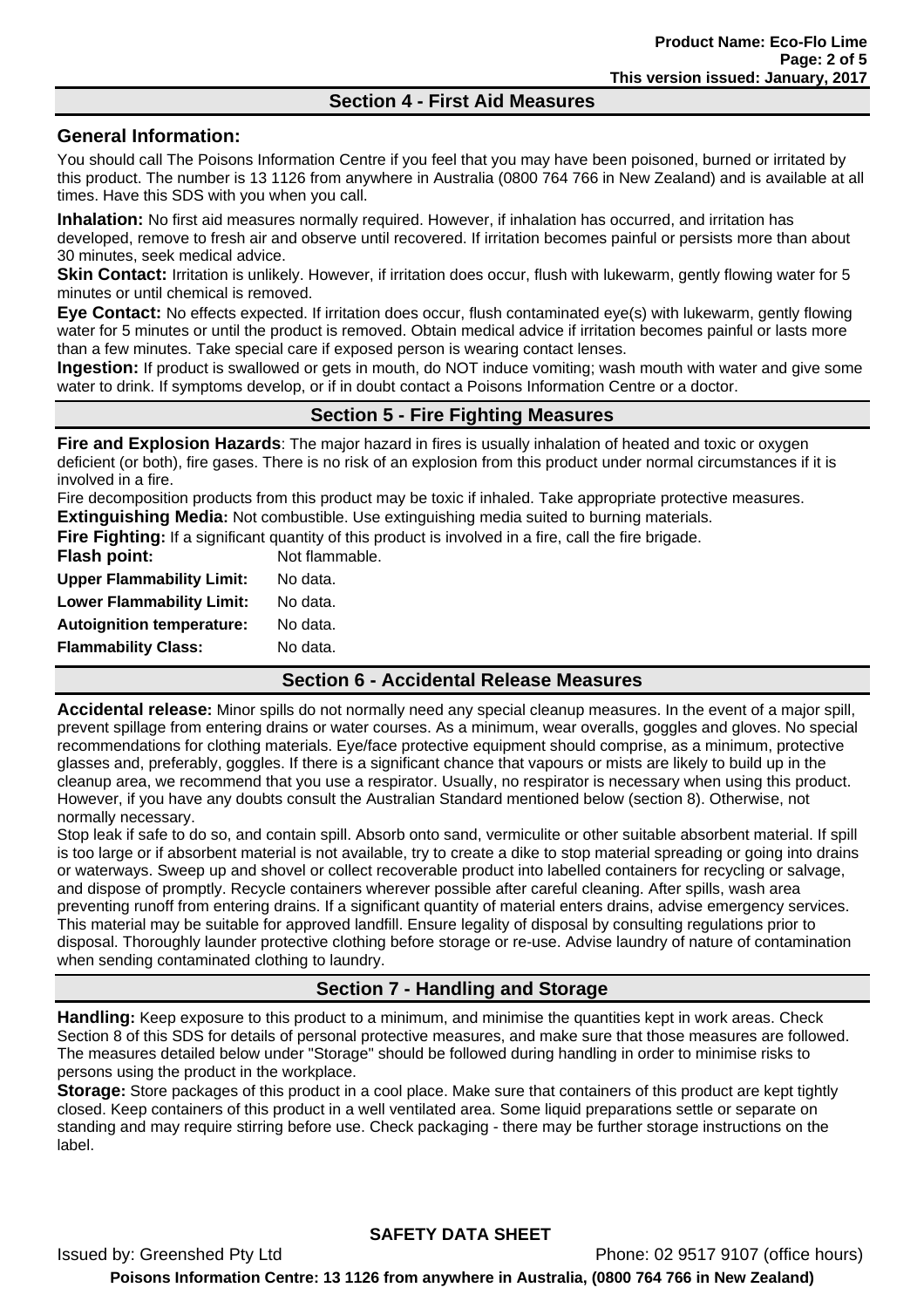#### **Section 8 - Exposure Controls and Personal Protection**

The following Australian Standards will provide general advice regarding safety clothing and equipment: Respiratory equipment: **AS/NZS 1715**, Protective Gloves: **AS 2161**, Occupational Protective Clothing: AS/NZS 4501 set 2008, Industrial Eye Protection: **AS1336** and **AS/NZS 1337**, Occupational Protective Footwear: **AS/NZS2210**.

**SWA Exposure Limits TWA (mg/m<sup>3</sup>**

Calcium carbonate **10** not set

**) STEL (mg/m<sup>3</sup> )** 

No special equipment is usually needed when occasionally handling small quantities. The following instructions are for bulk handling or where regular exposure in an occupational setting occurs without proper containment systems. **Ventilation:** This product should only be used where there is ventilation that is adequate to keep exposure below the TWA levels. If necessary, use a fan.

**Eye Protection:** Eye protection is not normally necessary when this product is being used. However, if in doubt, wear suitable protective glasses or goggles.

**Skin Protection:** The information at hand indicates that this product is not harmful and that normally no special skin protection is necessary. However, we suggest that you routinely avoid contact with all chemical products and that you wear suitable gloves (preferably elbow-length) when skin contact is likely.

**Protective Material Types:** There is no specific recommendation for any particular protective material type. **Respirator:** Usually, no respirator is necessary when using this product. However, if you have any doubts consult the Australian Standard mentioned above. Otherwise, not normally necessary.

# **Section 9 - Physical and Chemical Properties:**

| <b>Physical Description &amp; colour:</b> | Opaque beige liquid                              |
|-------------------------------------------|--------------------------------------------------|
| Odour:                                    | No data.                                         |
| <b>Boiling Point:</b>                     | Not available.                                   |
| <b>Freezing/Melting Point:</b>            | No specific data. Liquid at normal temperatures. |
| <b>Volatiles:</b>                         | No data.                                         |
| <b>Vapour Pressure:</b>                   | No data.                                         |
| <b>Vapour Density:</b>                    | No data.                                         |
| <b>Specific Gravity:</b>                  | 1.6                                              |
| <b>Water Solubility:</b>                  | No data.                                         |
| pH:                                       | No data.                                         |
| <b>Volatility:</b>                        | No data.                                         |
| <b>Odour Threshold:</b>                   | No data.                                         |
| <b>Evaporation Rate:</b>                  | No data.                                         |
| <b>Coeff Oil/water Distribution:</b>      | No data                                          |
| <b>Autoignition temp:</b>                 | No data.                                         |

## **Section 10 - Stability and Reactivity**

**Reactivity:** This product is unlikely to react or decompose under normal storage conditions. However, if you have any doubts, contact the supplier for advice on shelf life properties.

**Conditions to Avoid:** This product should be kept in a cool place, preferably below 30°C. Keep containers tightly closed. Keep containers and surrounding areas well ventilated.

**Incompatibilities:** No particular Incompatibilities.

**Fire Decomposition:** Combustion forms carbon dioxide, and if incomplete, carbon monoxide and possibly smoke. Water is also formed. Calcium compounds. Carbon monoxide poisoning produces headache, weakness, nausea, dizziness, confusion, dimness of vision, disturbance of judgment, and unconsciousness followed by coma and death. **Polymerisation:** Polymerisation reactions are unlikely; they are not expected to occur.

## **Section 11 - Toxicological Information**

**Local Effects:** 

**Target Organs:** There is no data to hand indicating any particular target organs.

## **Classification of Hazardous Ingredients**

No ingredient mentioned in the HSIS Database is present in this product at hazardous concentrations.

## **SAFETY DATA SHEET**

Issued by: Greenshed Pty Ltd Phone: 02 9517 9107 (office hours)

**Poisons Information Centre: 13 1126 from anywhere in Australia, (0800 764 766 in New Zealand)**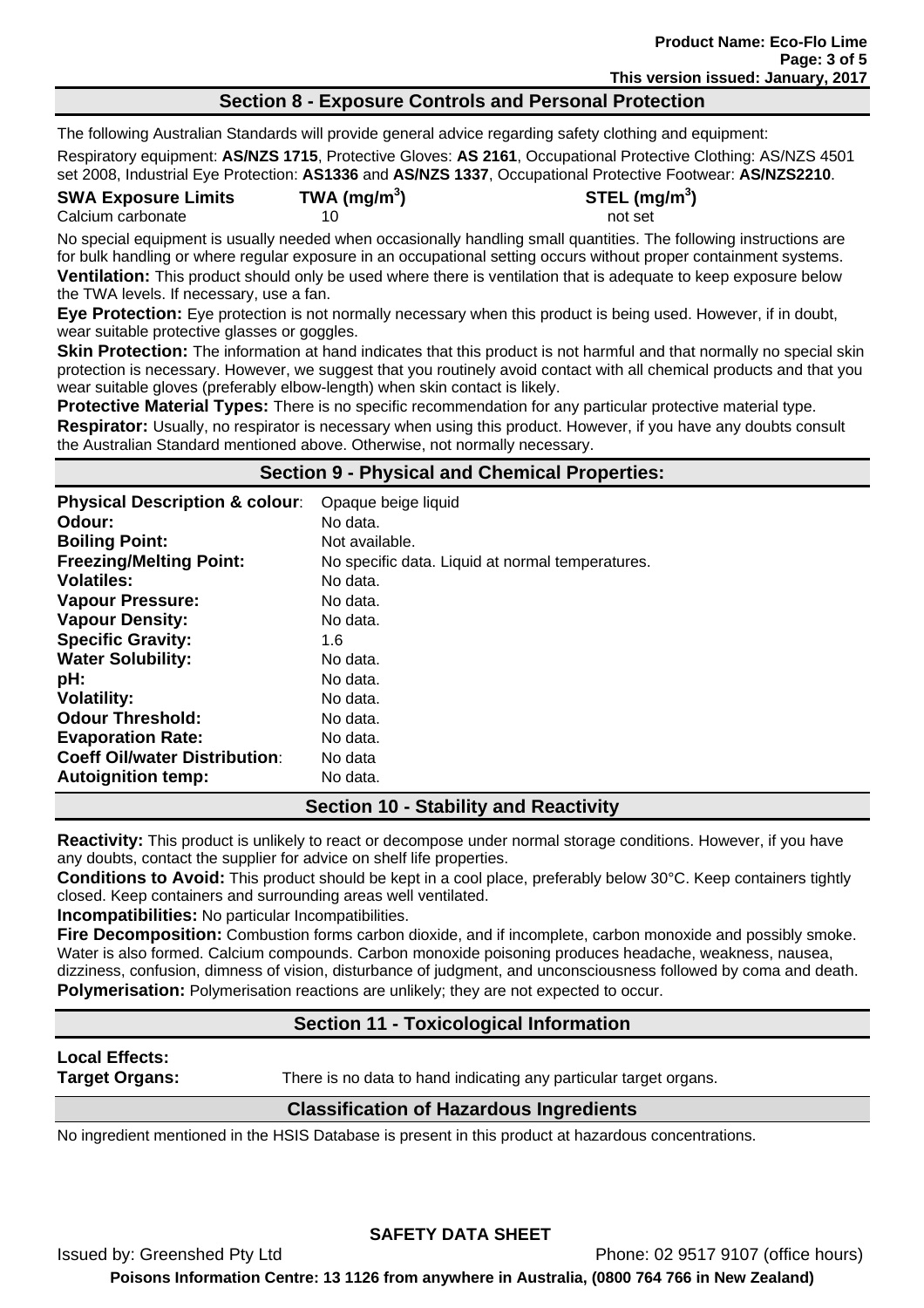#### **Potential Health Effects**

# **Inhalation:**

**Short Term Exposure:** Available data indicates that this product is not harmful. However product may be mildly irritating, although unlikely to cause anything more than mild transient discomfort.

**Long Term Exposure:** No data for health effects associated with long term inhalation.

# **Skin Contact:**

**Short Term Exposure:** Available data indicates that this product is not harmful. It should present no hazards in normal use. However product may be mildly irritating, but is unlikely to cause anything more than mild discomfort which should disappear once contact ceases.

**Long Term Exposure:** No data for health effects associated with long term skin exposure.

# **Eye Contact:**

**Short Term Exposure:** This product may be mildly irritating to eyes, but is unlikely to cause anything more than mild discomfort which should disappear once product is removed.

**Long Term Exposure:** No data for health effects associated with long term eye exposure.

## **Ingestion:**

**Short Term Exposure:** Significant oral exposure is considered to be unlikely. However, this product may be irritating to mucous membranes but is unlikely to cause anything more than transient discomfort.

**Long Term Exposure:** No data for health effects associated with long term ingestion.

#### **Carcinogen Status:**

**SWA:** No significant ingredient is classified as carcinogenic by SWA.

**NTP:** No significant ingredient is classified as carcinogenic by NTP.

**IARC:** No significant ingredient is classified as carcinogenic by IARC.

## **Section 12 - Ecological Information**

Insufficient data to be sure of status. Expected to not be an environmental hazard.

## **Section 13 - Disposal Considerations**

**Disposal:** This product may be recycled if unused, or if it has not been contaminated so as to make it unsuitable for its intended use. If it has been contaminated, it may be possible to reclaim the product by filtration, distillation or some other means. If neither of these options is suitable in-house, consider controlled incineration, or contact a specialist waste disposal company.

## **Section 14 - Transport Information**

**UN Number:** This product is not classified as a Dangerous Good by ADG, IATA or IMDG/IMSBC criteria. No special transport conditions are necessary unless required by other regulations.

## **Section 15 - Regulatory Information**

**AICS:** All of the significant ingredients in this formulation are compliant with NICNAS regulations.

## **Section 16 - Other Information**

**This SDS contains only safety-related information. For other data see product literature.** 

| <b>Acronyms:</b>    |                                                                                                                         |
|---------------------|-------------------------------------------------------------------------------------------------------------------------|
| <b>ADG Code</b>     | Australian Code for the Transport of Dangerous Goods by Road and Rail (7 <sup>th</sup> edition)                         |
| <b>AICS</b>         | Australian Inventory of Chemical Substances                                                                             |
| <b>SWA</b>          | Safe Work Australia, formerly ASCC and NOHSC                                                                            |
| <b>CAS number</b>   | <b>Chemical Abstracts Service Registry Number</b>                                                                       |
| <b>Hazchem Code</b> | Emergency action code of numbers and letters that provide information to emergency<br>services especially fire fighters |
| <b>IARC</b>         | International Agency for Research on Cancer                                                                             |
| <b>NOS</b>          | Not otherwise specified                                                                                                 |
| <b>NTP</b>          | National Toxicology Program (USA)                                                                                       |
| <b>R-Phrase</b>     | <b>Risk Phrase</b>                                                                                                      |
| <b>SUSMP</b>        | Standard for the Uniform Scheduling of Medicines & Poisons                                                              |
| <b>UN Number</b>    | <b>United Nations Number</b>                                                                                            |

## **SAFETY DATA SHEET**

Issued by: Greenshed Pty Ltd Phone: 02 9517 9107 (office hours) **Poisons Information Centre: 13 1126 from anywhere in Australia, (0800 764 766 in New Zealand)**